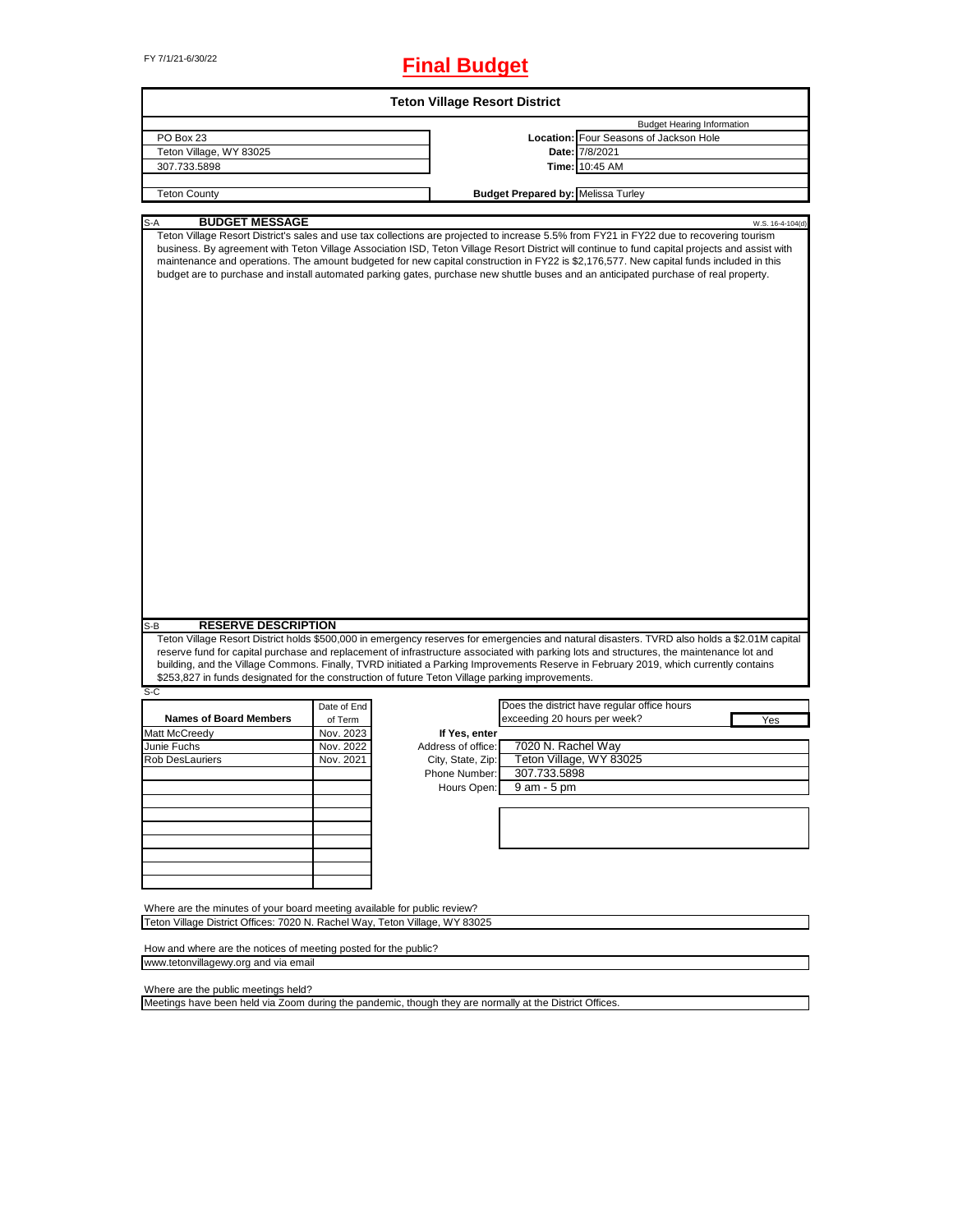#### **FINAL BUDGET SUMMARY**

| <b>OVERVIEW</b> |                                                             | 2019-2020<br>Actual | 2020-2021<br>Estimated | 2021-2022<br>Proposed | Final Approval |
|-----------------|-------------------------------------------------------------|---------------------|------------------------|-----------------------|----------------|
|                 |                                                             |                     |                        |                       |                |
| $S-1$           | <b>Total Budgeted Expenditures</b>                          | \$2,415,563         | \$2,084,287            | \$2,774,146           | \$3,523,948    |
| $S-2$           | <b>Total Principal to Pay on Debt</b>                       | \$0                 | \$0 <sub>1</sub>       | \$0                   | \$0            |
| $S-3$           | <b>Total Change to Restricted Funds</b>                     | \$613,140           | \$98,380               | \$113.140             | \$96,048       |
|                 |                                                             |                     |                        |                       |                |
| $S-4$           | <b>Total General Fund and Forecasted Revenues Available</b> | \$5,755,032         | \$5,680,845            | \$6,997,649           | \$7,437,681    |
|                 |                                                             |                     |                        |                       |                |
| $S-5$           | Amount requested from County Commissioners                  | \$0                 | \$0 <sub>1</sub>       | \$0 <sub>1</sub>      | \$0            |
|                 |                                                             |                     |                        |                       |                |
| $S-6$           | <b>Additional Funding Needed:</b>                           |                     |                        | \$0                   | \$0            |

| <b>REVENUE SUMMARY</b> |                                              | 2019-2020   | 2020-2021   | 2021-2022   | <b>Final Approval</b>                |
|------------------------|----------------------------------------------|-------------|-------------|-------------|--------------------------------------|
|                        |                                              | Actual      | Estimated   | Proposed    |                                      |
|                        |                                              |             |             |             |                                      |
| $S-7$                  | <b>Operating Revenues</b>                    | \$113,140   | \$96,048    | \$113,140   | \$138,258                            |
| $S-8$                  | Tax levy (From the County Treasurer)         | \$0         | \$0         | \$0         | \$0                                  |
| $S-9$                  | <b>Government Support</b>                    | \$3.016.814 | \$3.003.666 | \$3,130,399 | \$3.170.399                          |
| $S-10$                 | Grants                                       | \$0         | \$0         | \$0         | \$0                                  |
| $S-11$                 | Other County Support (Not from Co. Treas.)   | \$0         | \$0         | \$0         | \$0                                  |
| $S-12$                 | <b>Miscellaneous</b>                         | \$74,462    | \$30,515    | \$24,000    | \$24,000                             |
| $S-13$                 | <b>Other Forecasted Revenue</b>              | \$0         | \$0         | \$0         | \$0                                  |
|                        |                                              |             |             |             |                                      |
| $S-14$                 | <b>Total Revenue</b>                         | \$3,204,416 | \$3,130,229 | \$3,267,539 | \$3,332,657                          |
|                        | FY 7/1/21-6/30/22                            |             |             |             | <b>Teton Village Resort District</b> |
|                        | <b>EXPENDITURE SUMMARY</b>                   | 2019-2020   | 2020-2021   | 2021-2022   | <b>Final Approval</b>                |
|                        |                                              | Actual      | Estimated   | Proposed    |                                      |
| $S-15$                 | <b>Capital Outlay</b>                        | \$1,029,574 | \$769,072   | \$1,445,725 | \$2,176,577                          |
| $S-16$                 | <b>Interest and Fees On Debt</b>             | \$0         | \$0         | \$0         | \$0                                  |
| $S-17$                 | <b>Administration</b>                        | \$125,441   | \$108,753   | \$139,371   | \$139,371                            |
| $S-18$                 | <b>Operations</b>                            | \$1,233,684 | \$1,184,337 | \$1,160,650 | \$1,179,600                          |
| $S-19$                 | <b>Indirect Costs</b>                        | \$26,864    | \$22,125    | \$28,400    | \$28,400                             |
| <b>S-20R</b>           | <b>Expenditures paid by Reserves</b>         | \$0         | \$0         | \$0         | \$0                                  |
| $S-20$                 | <b>Total Expenditures</b>                    | \$2.415.563 | \$2.084.287 | \$2,774,146 | \$3,523,948                          |
|                        |                                              |             |             |             |                                      |
|                        | <b>DEBT SUMMARY</b>                          | 2019-2020   | 2020-2021   | 2021-2022   | <b>Final Approval</b>                |
|                        |                                              | Actual      | Estimated   | Proposed    |                                      |
|                        |                                              |             |             |             |                                      |
| $S-21$                 | <b>Principal Paid on Debt</b>                | \$0         | \$0         | \$0         | \$0                                  |
|                        |                                              | 2019-2020   | 2020-2021   | 2021-2022   |                                      |
|                        | <b>CASH AND INVESTMENTS</b>                  | Actual      | Estimated   | Proposed    | <b>Final Approval</b>                |
|                        |                                              |             |             |             |                                      |
| $S-22$                 | TOTAL GENERAL FUNDS                          | \$2,550,616 | \$2,550,616 | \$3,730,110 | \$4,105,024                          |
|                        | <b>Summary of Reserve Funds</b>              |             |             |             |                                      |
| $S-23$                 | <b>Beginning Balance in Reserve Accounts</b> |             |             |             |                                      |
| $S-24$                 | a. Sinking and Debt Service Funds            | \$2,510,000 | \$3,010,000 | \$3,010,000 | \$3,010,000                          |
| $S-25$                 | b. Reserves                                  | \$140,686   | \$253,826   | \$352,206   | \$352,206                            |
| $S-26$                 | c. Bond Funds                                | \$0         | \$0         | \$0         | \$0                                  |
|                        | Total Reserves (a+b+c)                       | \$2.650.686 | \$3,263,826 | \$3,362,206 | \$3,362,206                          |
| $S-27$                 | Amount to be added                           |             |             |             |                                      |
| $S-28$                 | a. Sinking and Debt Service Funds            | \$500,000   | \$0         | \$0         | \$0                                  |
| 0.00                   |                                              | 0.11211     | 00000       | 0.110       | 0.0000                               |

- 
- S-30 c. Bond Funds
	- Total to be added (a+b+c)

**DISTRICT PHONE:** 307.733.5898

| <b>Less Total to be spent</b>        |
|--------------------------------------|
| TOTAL RESERVES AT END OF FISCAL YEAR |

| ັ້     | .                                    | $v \cdot v \cdot v \cdot v$ | <b>PLOUDLU</b> | $V = V - V$ | $\mathsf{v}\mathsf{v}\mathsf{v}\mathsf{v}$ |
|--------|--------------------------------------|-----------------------------|----------------|-------------|--------------------------------------------|
| S-26   | c. Bond Funds                        | \$0                         | \$0            | \$0         | \$0                                        |
|        | Total Reserves (a+b+c)               | \$2,650,686                 | \$3,263,826    | \$3,362,206 | \$3,362,206                                |
| S-27   | Amount to be added                   |                             |                |             |                                            |
| S-28   | a. Sinking and Debt Service Funds    | \$500,000                   | \$0            | \$0         | \$0                                        |
| S-29   | b. Reserves                          | \$113,140                   | \$98,380       | \$113,140   | \$96,048                                   |
| $S-30$ | c. Bond Funds                        | \$0                         | \$0            | \$0         | \$0                                        |
|        | Total to be added (a+b+c)            | \$613,140                   | \$98,380       | \$113,140   | \$96,048                                   |
|        |                                      |                             |                |             |                                            |
| $S-31$ | Subtotal                             | \$3,263,826                 | \$3,362,206    | \$3,475,346 | \$3,458,254                                |
| S-32   | Less Total to be spent               | \$0                         | \$0            | \$C         |                                            |
| $S-33$ | TOTAL RESERVES AT END OF FISCAL YEAR | \$3,263,826                 | \$3,362,206    | \$3,475,346 | \$3,458,254                                |
|        |                                      |                             |                |             | <b>End of Summary</b>                      |

7/8/2021 Date adopted by Special District

Teton Village, WY 83025 **DISTRICT ADDRESS:** PO Box 23 **PREPARED BY:** Melissa Turley

*Budget Officer / District Official (if not same as "Submitted by")*

1/23/19 *Form approved by Wyoming Department of Audit, Public Funds Division Prepared in compliance with the Uniform Municipal Fiscal Procedures Act (W.S. 16-4-101 through 124) as it applies.*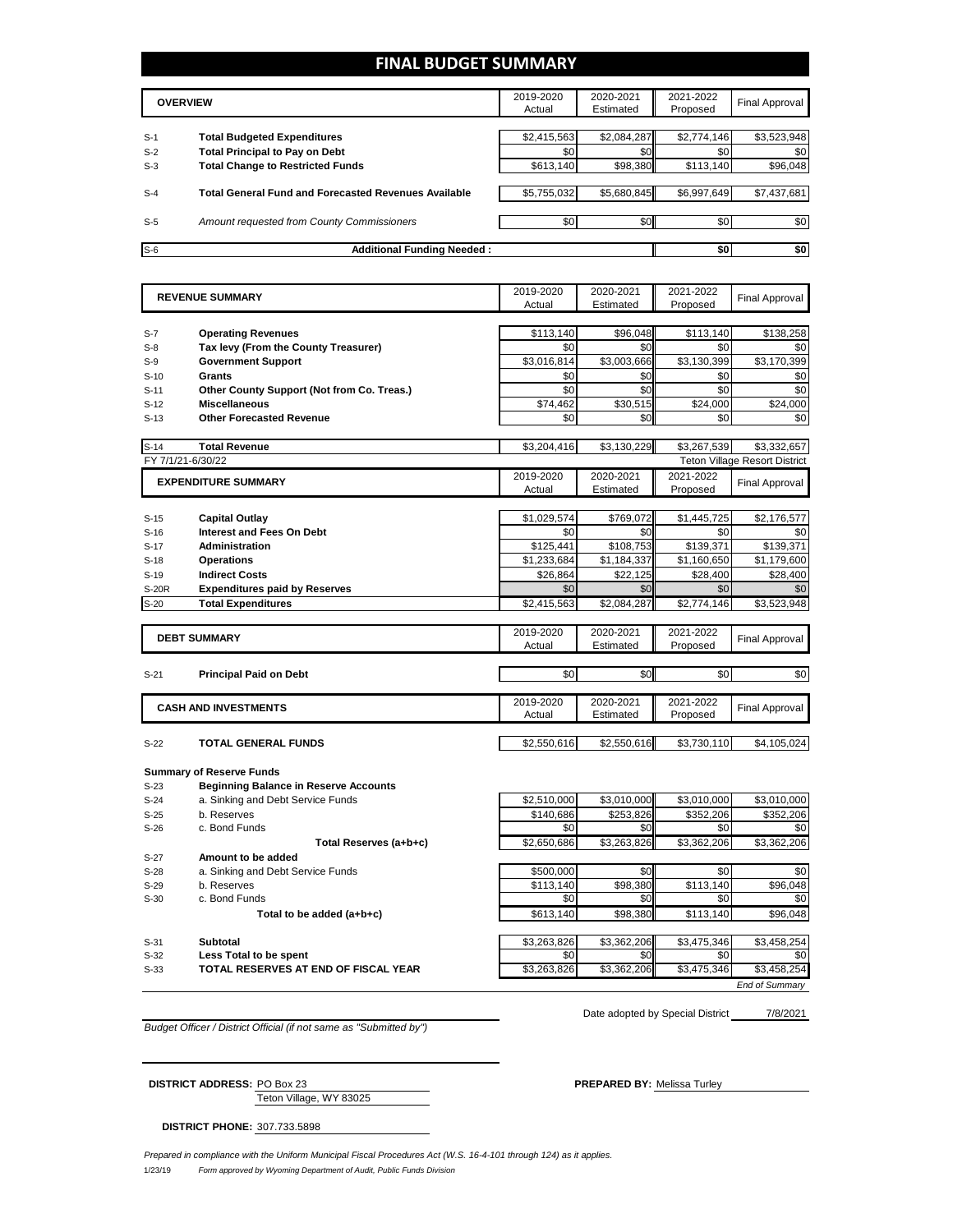|                    | <b>Teton Village Resort District</b>                |                  |             |             | <b>FYE</b>  | 6/30/2022             |
|--------------------|-----------------------------------------------------|------------------|-------------|-------------|-------------|-----------------------|
|                    | <b>NAME OF DISTRICT/BOARD</b>                       |                  |             |             |             |                       |
|                    |                                                     |                  |             |             |             |                       |
|                    | PROPERTY TAXES AND ASSESSMENTS                      |                  |             |             |             |                       |
|                    |                                                     |                  |             |             |             |                       |
|                    |                                                     | <b>DOA Chart</b> | 2019-2020   | 2020-2021   | 2021-2022   | <b>Final Approval</b> |
|                    |                                                     | of Accounts      | Actual      | Estimated   | Proposed    |                       |
| $R-1$              | <b>Property Taxes and Assessments Received</b>      |                  |             |             |             |                       |
| $R-1.1$            | Tax Levy (From the County Treasurer)                | 4001             |             |             |             |                       |
| $R-1.2$            | Other County Support (see note on the right)        | 4005             |             |             |             |                       |
|                    |                                                     |                  |             |             |             |                       |
|                    | <b>FORECASTED REVENUE</b>                           |                  |             |             |             |                       |
|                    |                                                     |                  |             |             |             |                       |
|                    |                                                     | <b>DOA Chart</b> | 2019-2020   | 2020-2021   | 2021-2022   | <b>Final Approval</b> |
|                    |                                                     | of Accounts      | Actual      | Estimated   | Proposed    |                       |
| $R-2$              | <b>Revenues from Other Governments</b>              |                  |             |             |             |                       |
| $R - 2.1$          | State Aid                                           | 4211             |             |             |             |                       |
| $R - 2.2$          | Additional County Aid (non-treasurer)               | 4237             |             |             |             |                       |
|                    | R-2.3 City (or Town) Aid                            | 4237             |             |             |             |                       |
| R-2.4              | Other (Specify)<br>Sales & Use Tax                  | 4237             | \$3,016,814 | \$3,003,666 | \$3,130,399 | \$3,170,399           |
| $R - 2.5$          | <b>Total Government Support</b>                     |                  | \$3,016,814 | \$3,003,666 | \$3,130,399 | \$3,170,399           |
| $R-3$              | <b>Operating Revenues</b>                           |                  |             |             |             |                       |
| $R - 3.1$          | <b>Customer Charges</b>                             | 4300             |             |             |             |                       |
|                    | R-3.2 Sales of Goods or Services                    | 4300             |             |             |             |                       |
| $R - 3.3$          | <b>Other Assessments</b>                            | 4503             | \$113,140   | \$96,048    | \$113,140   | \$138,258             |
| $R - 3.4$          | <b>Total Operating Revenues</b>                     |                  | \$113,140   | \$96,048    | \$113,140   | \$138,258             |
| $R-4$              | Grants                                              |                  |             |             |             |                       |
| $R - 4.1$          | <b>Direct Federal Grants</b>                        | 4201             |             |             |             |                       |
|                    | R-4.2 Federal Grants thru State Agencies            | 4201<br>4211     |             |             |             |                       |
| $R - 4.3$          | <b>Grants from State Agencies</b>                   |                  |             |             |             |                       |
| $R - 4.4$<br>$R-5$ | <b>Total Grants</b><br><b>Miscellaneous Revenue</b> |                  | \$0         | \$0         | \$0         | \$0                   |
| $R - 5.1$          | Interest                                            |                  | \$74,462    |             | \$24,000    | \$24,000              |
| R-5.2              | Other: Specify                                      | 4501<br>4500     |             | \$30,515    |             |                       |
| $R - 5.3$          | Other: Additional                                   |                  |             |             |             |                       |
| $R - 5.4$          | <b>Total Miscellaneous</b>                          |                  | \$74,462    | \$30,515    | \$24,000    | \$24,000              |
| $R - 5.5$          | <b>Total Forecasted Revenue</b>                     |                  | \$3,204,416 | \$3,130,229 | \$3,267,539 | \$3,332,657           |
|                    |                                                     |                  |             |             |             |                       |
| $R-6$              | <b>Other Forecasted Revenue</b>                     |                  |             |             |             |                       |
| $R-6.1$            | a. Other past due as estimated by Co. Treas.        | 4004             |             |             |             |                       |
| $R-6.2$            | b. Other forecasted revenue (specify):              |                  |             |             |             |                       |
| $R-6.3$            |                                                     | 4500             |             |             |             |                       |
| $R-6.4$            |                                                     | 4500             |             |             |             |                       |
| $R-6.5$            |                                                     |                  |             |             |             |                       |
|                    | R-6.6 Total Other Forecasted Revenue (a+b)          |                  | \$0         | \$0         | \$0         | \$0                   |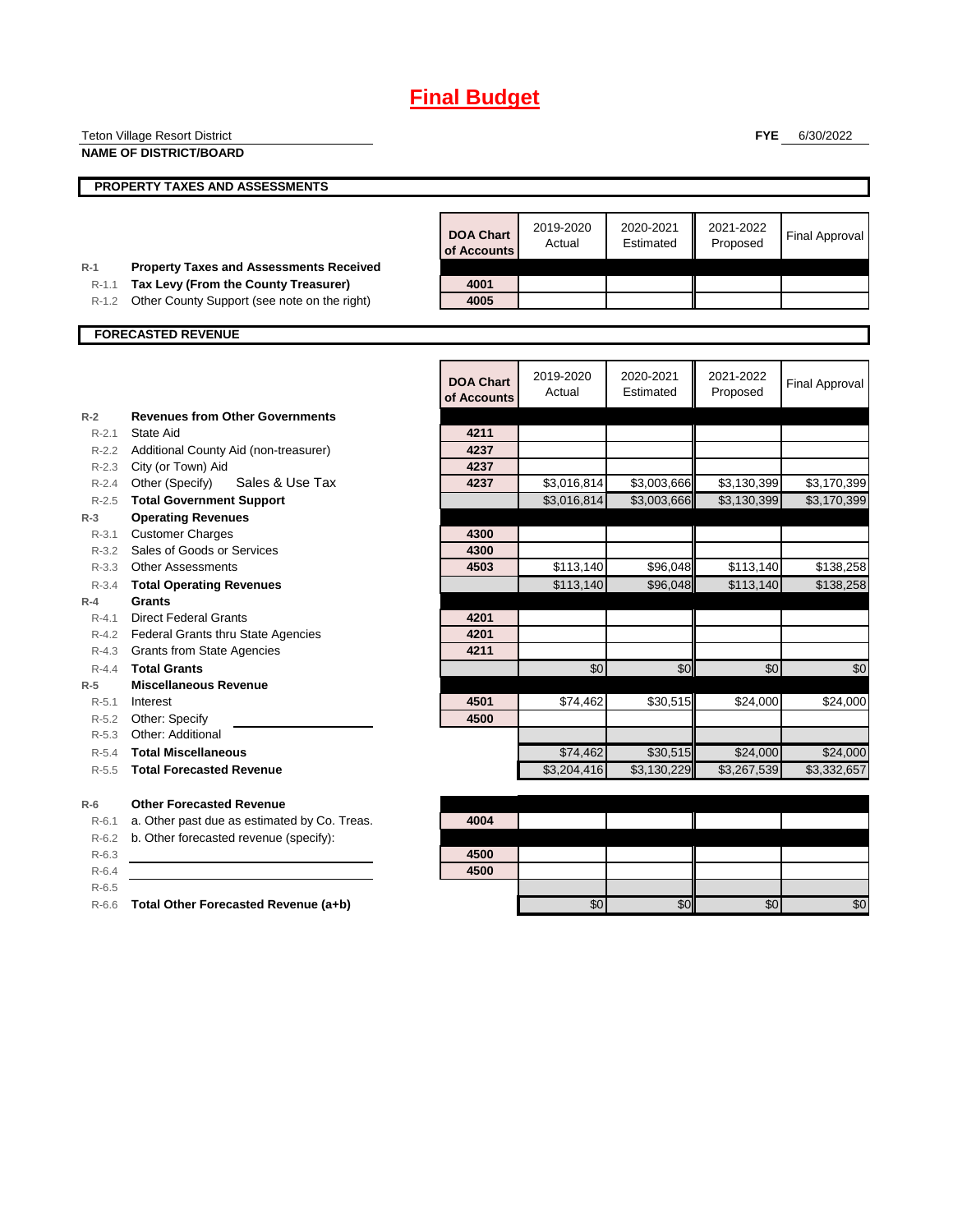#### **CAPITAL OUTLAY BUDGET**

|           |                                                        | <b>DOA Chart</b><br>of Accounts | 2019-2020<br>Actual | 2020-2021<br>Estimated | 2021-2022<br>Proposed | Final Approval |
|-----------|--------------------------------------------------------|---------------------------------|---------------------|------------------------|-----------------------|----------------|
| $E-1$     | <b>Capital Outlay</b>                                  |                                 |                     |                        |                       |                |
| $E - 1.1$ | <b>Real Property</b>                                   | 6201                            |                     |                        | \$100,000             | \$100,000      |
| $E - 1.2$ | Vehicles                                               | 6210                            | \$162,200           | \$11,601               | \$362,000             | \$362,000      |
| $E - 1.3$ | Office Equipment                                       | 6211                            |                     |                        |                       |                |
| $E - 1.4$ | Other (Specify)                                        |                                 |                     |                        |                       |                |
| $E - 1.5$ | Common Area, Parking, Public Art, Roads, Maintenance L | 6200                            | \$867,374           | \$757,471              | \$983,725             | \$1,714,577    |
| $E-1.6$   |                                                        | 6200                            |                     |                        |                       |                |
| $E-1.7$   |                                                        |                                 |                     |                        |                       |                |
| $E-1.8$   | TOTAL CAPITAL OUTLAY                                   |                                 | \$1,029,574         | \$769,072              | \$1,445,725           | \$2,176,577    |

#### **ADMINISTRATION BUDGET**

|           |                                      | <b>DOA Chart</b><br>of Accounts | 2019-2020<br>Actual | 2020-2021<br>Estimated | 2021-2022<br>Proposed | <b>Final Approval</b> |
|-----------|--------------------------------------|---------------------------------|---------------------|------------------------|-----------------------|-----------------------|
| $E-2$     | <b>Personnel Services</b>            |                                 |                     |                        |                       |                       |
| $E - 2.1$ | Administrator                        | 7002                            | \$87,525            | \$87,525               | \$91,386              | \$91,386              |
| $E - 2.2$ | Secretary                            | 7003                            |                     |                        |                       |                       |
| $E - 2.3$ | Clerical                             | 7004                            |                     |                        |                       |                       |
| $E - 2.4$ | Other (Specify)                      |                                 |                     |                        |                       |                       |
| $E - 2.5$ |                                      | 7005                            |                     |                        |                       |                       |
| $E - 2.6$ |                                      | 7005                            |                     |                        |                       |                       |
| $E - 2.7$ |                                      |                                 |                     |                        |                       |                       |
| $E-3$     | <b>Board Expenses</b>                |                                 |                     |                        |                       |                       |
| $E - 3.1$ | Travel                               | 7011                            |                     |                        |                       |                       |
| $E - 3.2$ | Mileage                              | 7012                            |                     |                        |                       |                       |
| $E - 3.3$ | Other (Specify)                      |                                 |                     |                        |                       |                       |
| $E - 3.4$ | <b>Meeting Expenses</b>              | 7013                            | \$225               | \$54                   | \$8,000               | \$8,000               |
| $E - 3.5$ | <b>Public Notices</b>                | 7013                            | \$175               | \$175                  | \$175                 | \$175                 |
| $E - 3.6$ |                                      |                                 |                     |                        |                       |                       |
| $E-4$     | <b>Contractual Services</b>          |                                 |                     |                        |                       |                       |
| $E - 4.1$ | Legal                                | 7021                            | \$17,548            | \$570                  | \$17,000              | \$17,000              |
| $E - 4.2$ | Accounting/Auditing                  | 7022                            | \$10,761            | $\overline{$}12,115$   | \$12,300              | \$12,300              |
| $E - 4.3$ | Other (Specify)                      |                                 |                     |                        |                       |                       |
| $E-4.4$   |                                      | 7023                            |                     |                        |                       |                       |
| $E - 4.5$ |                                      | 7023                            |                     |                        |                       |                       |
| $E-4.6$   |                                      |                                 |                     |                        |                       |                       |
| $E-5$     | <b>Other Administrative Expenses</b> |                                 |                     |                        |                       |                       |
| $E - 5.1$ | <b>Office Supplies</b>               | 7031                            | \$947               | \$900                  | \$975                 | \$975                 |
| $E - 5.2$ | Office equipment, rent & repair      | 7032                            |                     |                        |                       |                       |
| $E - 5.3$ | Education                            | 7033                            |                     |                        |                       |                       |
| $E - 5.4$ | Registrations                        | 7034                            |                     |                        |                       |                       |
| $E-5.5$   | Other (Specify)                      |                                 |                     |                        |                       |                       |
| $E-5.6$   | Rent, Utilities, Cleanings           | 7035                            | \$7,516             | \$7,237                | \$8,160               | \$8,160               |
| $E - 5.7$ | Other                                | 7035                            | \$744               | \$177                  | \$1,375               | \$1,375               |
| $E - 5.8$ |                                      |                                 |                     |                        |                       |                       |
| $E-6$     | <b>TOTAL ADMINISTRATION</b>          |                                 | \$125,441           | \$108,753              | \$139,371             | \$139,371             |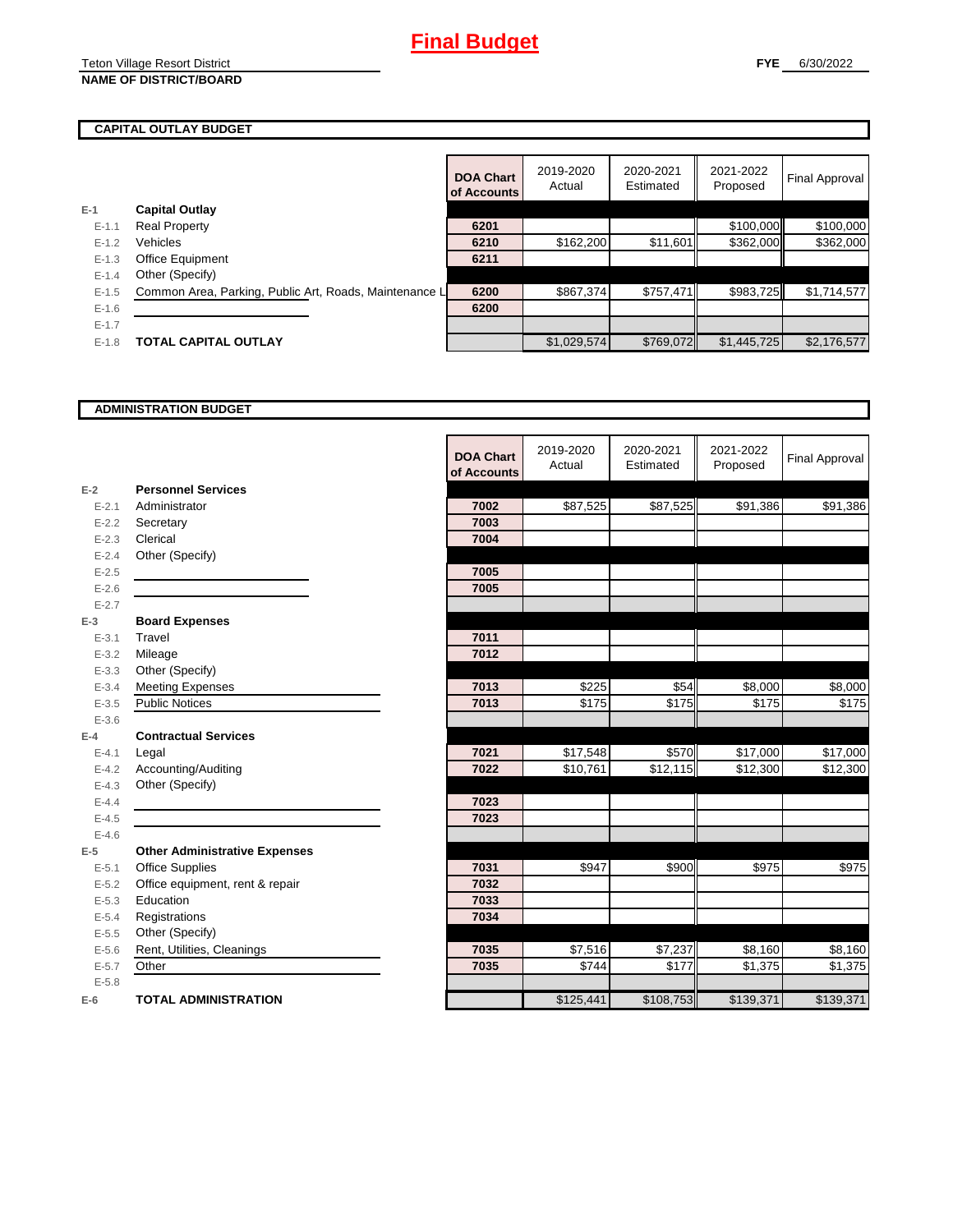Teton Village Resort District

#### **OPERATIONS BUDGET**

| of Accounts                                                                                                                               |             |             |
|-------------------------------------------------------------------------------------------------------------------------------------------|-------------|-------------|
| <b>Personnel Services</b><br>$E-7$                                                                                                        |             |             |
| Wages--Operations<br>$E - 7.1$<br>7202                                                                                                    |             |             |
| Service Contracts<br>7203<br>$E - 7.2$                                                                                                    |             |             |
| Other (Specify)<br>$E - 7.3$                                                                                                              |             |             |
| 7204<br>$E - 7.4$                                                                                                                         |             |             |
| 7204<br>$E - 7.5$                                                                                                                         |             |             |
| $E - 7.6$                                                                                                                                 |             |             |
| <b>Travel</b><br>$E-8$                                                                                                                    |             |             |
| 7211<br>$E - 8.1$<br>Mileage                                                                                                              |             |             |
| Other (Specify)<br>$E - 8.2$                                                                                                              |             |             |
| $E - 8.3$<br>7212                                                                                                                         |             |             |
| 7212<br>$E - 8.4$                                                                                                                         |             |             |
| $E - 8.5$                                                                                                                                 |             |             |
| <b>Operating supplies (List)</b><br>$E-9$                                                                                                 |             |             |
| $E-9.1$<br>7220                                                                                                                           |             |             |
| 7220<br>$E-9.2$<br><u> 1989 - Johann Barbara, martin amerikan basar dan basa dan basar dalam basa dalam basa dalam basa dalam basa </u>   |             |             |
| 7220<br>$E - 9.3$<br><u> 1989 - Johann Barn, amerikansk politiker (d. 1989)</u>                                                           |             |             |
| $E - 9.4$<br>7220<br>the control of the control of the control of the control of the control of the control of                            |             |             |
| $E - 9.5$                                                                                                                                 |             |             |
| <b>Program Services (List)</b><br>$E-10$                                                                                                  |             |             |
| 7230<br>$E-10.1$                                                                                                                          |             |             |
| 7230<br>$E-10.2$                                                                                                                          |             |             |
| 7230<br>$E-10.3$                                                                                                                          |             |             |
| 7230<br>$E-10.4$                                                                                                                          |             |             |
| $E-10.5$                                                                                                                                  |             |             |
| <b>Contractual Arrangements (List)</b><br>$E-11$                                                                                          |             |             |
| Teton Village Association ISD<br>7400<br>\$1,184,337<br>\$1,233,684<br>$E-11.1$                                                           | \$1,160,650 | \$1,179,600 |
| 7400<br>$E-11.2$                                                                                                                          |             |             |
| 7400<br>$E-11.3$<br><u> 1980 - Johann Barbara, martin amerikan basar dan basar dalam basar dalam basar dalam basar dalam basar dalam</u>  |             |             |
| 7400<br>$E-11.4$<br><u> 1989 - Johann Barbara, martin amerikan basar dan basa dan basa dan basa dalam basa dalam basa dalam basa dala</u> |             |             |
| $E-11.5$                                                                                                                                  |             |             |
| <b>Other operations (Specify)</b><br>$E-12$                                                                                               |             |             |
| 7450<br>$E-12.1$                                                                                                                          |             |             |
| 7450<br>$E-12.2$                                                                                                                          |             |             |
| <u> 1980 - Jan Salaman, manazarta amerikana amerikana amerikana amerikana amerikana amerikana amerikana amerikana</u><br>7450<br>$E-12.3$ |             |             |
| 7450<br>$E-12.4$                                                                                                                          |             |             |
| $E-12.5$                                                                                                                                  |             |             |
| \$1,233,684<br>\$1,184,337<br><b>TOTAL OPERATIONS</b><br>$E-13$                                                                           | \$1,160,650 | \$1,179,600 |

| <b>DOA Chart</b><br>of Accounts | 2019-2020<br>Actual | 2020-2021<br>Estimated | 2021-2022<br>Proposed | <b>Final Approval</b> |
|---------------------------------|---------------------|------------------------|-----------------------|-----------------------|
|                                 |                     |                        |                       |                       |
| 7202                            |                     |                        |                       |                       |
| 7203                            |                     |                        |                       |                       |
|                                 |                     |                        |                       |                       |
| 7204<br>7204                    |                     |                        |                       |                       |
|                                 |                     |                        |                       |                       |
|                                 |                     |                        |                       |                       |
| 7211                            |                     |                        |                       |                       |
|                                 |                     |                        |                       |                       |
| 7212                            |                     |                        |                       |                       |
| 7212                            |                     |                        |                       |                       |
|                                 |                     |                        |                       |                       |
|                                 |                     |                        |                       |                       |
| 7220                            |                     |                        |                       |                       |
| 7220                            |                     |                        |                       |                       |
| 7220                            |                     |                        |                       |                       |
| 7220                            |                     |                        |                       |                       |
|                                 |                     |                        |                       |                       |
| 7230                            |                     |                        |                       |                       |
| 7230                            |                     |                        |                       |                       |
| 7230                            |                     |                        |                       |                       |
| 7230                            |                     |                        |                       |                       |
|                                 |                     |                        |                       |                       |
|                                 |                     |                        |                       |                       |
| 7400                            | \$1,233,684         | \$1,184,337            | \$1,160,650           | \$1,179,600           |
| 7400                            |                     |                        |                       |                       |
| 7400                            |                     |                        |                       |                       |
| 7400                            |                     |                        |                       |                       |
|                                 |                     |                        |                       |                       |
|                                 |                     |                        |                       |                       |
| 7450                            |                     |                        |                       |                       |
| 7450<br>7450                    |                     |                        |                       |                       |
| 7450                            |                     |                        |                       |                       |
|                                 |                     |                        |                       |                       |
|                                 | \$1,233,684         | \$1,184,337            | \$1,160,650           | \$1,179,600           |
|                                 |                     |                        |                       |                       |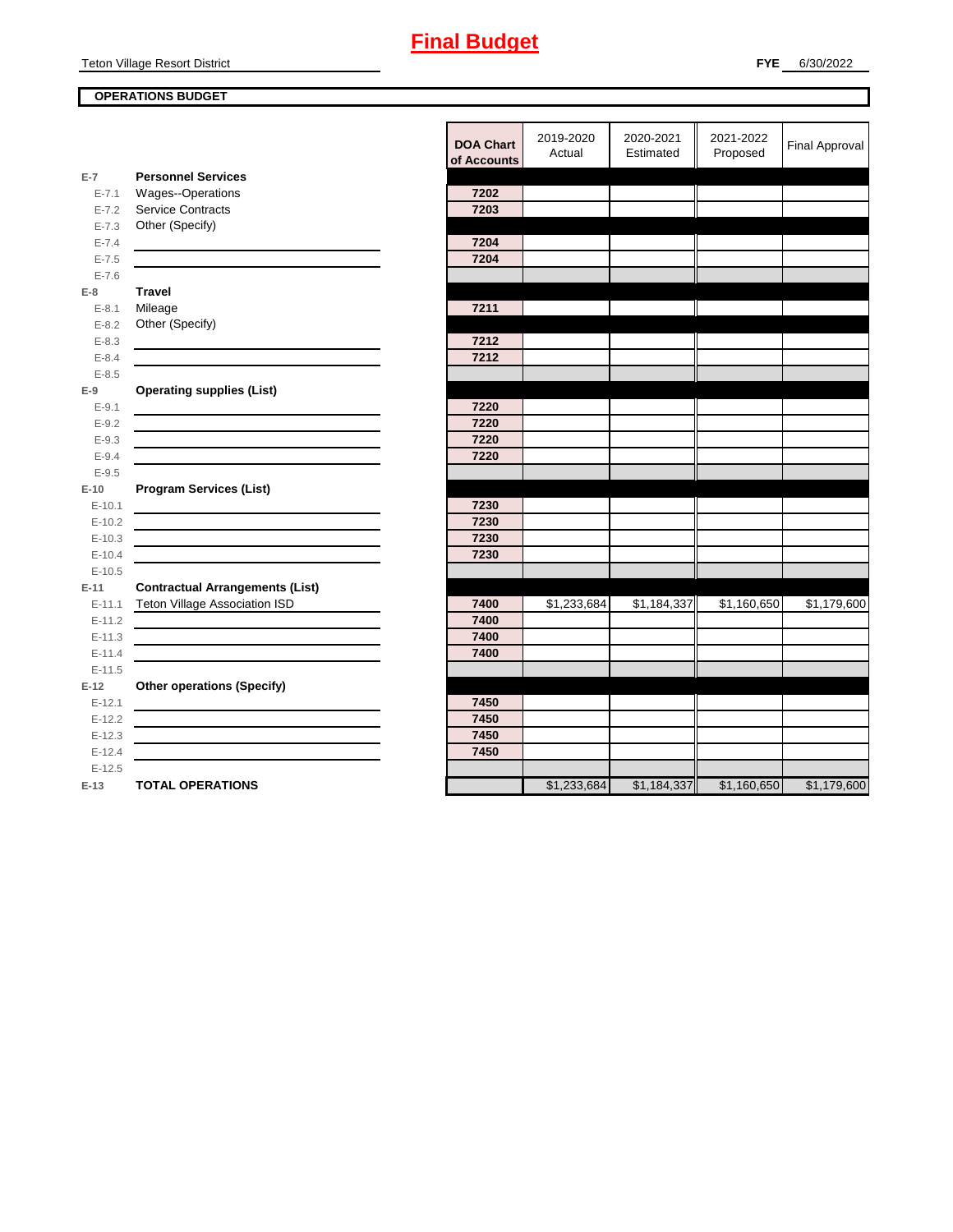Teton Village Resort District

#### **INDIRECT COSTS BUDGET**

|          |                              | <b>DOA Chart</b><br>of Accounts | 2019-2020<br>Actual | 2020-2021<br>Estimated | 2021-2022<br>Proposed | Final Approval |
|----------|------------------------------|---------------------------------|---------------------|------------------------|-----------------------|----------------|
| $E-14$   | Insurance                    |                                 |                     |                        |                       |                |
| $E-14.1$ | Liability                    | 7502                            | \$9,388             | \$8,669                | \$9,900               | \$9,900        |
| $E-14.2$ | Buildings and vehicles       | 7503                            | \$17,476            | \$13,456               | \$18,500              | \$18,500       |
| $E-14.3$ | Equipment                    | 7504                            |                     |                        |                       |                |
| $E-14.4$ | Other (Specify)              |                                 |                     |                        |                       |                |
| $E-14.5$ |                              | 7505                            |                     |                        |                       |                |
| $E-14.6$ |                              | 7505                            |                     |                        |                       |                |
| $E-14.7$ |                              |                                 |                     |                        |                       |                |
| $E-15$   | Indirect payroll costs:      |                                 |                     |                        |                       |                |
| $E-15.1$ | FICA (Social Security) taxes | 7511                            |                     |                        |                       |                |
| $E-15.2$ | <b>Workers Compensation</b>  | 7512                            |                     |                        |                       |                |
| $E-15.3$ | <b>Unemployment Taxes</b>    | 7513                            |                     |                        |                       |                |
| $E-15.4$ | Retirement                   | 7514                            |                     |                        |                       |                |
| $E-15.5$ | <b>Health Insurance</b>      | 7515                            |                     |                        |                       |                |
| $E-15.6$ | Other (Specify)              |                                 |                     |                        |                       |                |
| $E-15.7$ |                              | 7516                            |                     |                        |                       |                |
| $E-15.8$ |                              | 7516                            |                     |                        |                       |                |
| $E-15.9$ |                              |                                 |                     |                        |                       |                |
|          |                              |                                 |                     |                        |                       |                |
| $E-17$   | <b>TOTAL INDIRECT COSTS</b>  |                                 | \$26,864            | \$22,125               | \$28,400              | \$28,400       |

#### **DEBT SERVICE BUDGET**

| <b>DOA Chart</b><br>of Accounts | 2019-2020<br>Actual | 2020-2021<br>Estimated | 2021-2022<br>Proposed | <b>Final Approval</b> |
|---------------------------------|---------------------|------------------------|-----------------------|-----------------------|
|                                 |                     |                        |                       |                       |
| 6401                            |                     |                        |                       |                       |
| 6410                            |                     |                        |                       |                       |
| 6420                            |                     |                        |                       |                       |
|                                 | \$0                 |                        | \$С                   | \$0                   |

| D-1 |  | <b>Debt Service</b> |
|-----|--|---------------------|
|-----|--|---------------------|

D-1.1 Principal

D-1.2 **Interest** 

D-1.3 **Fees** 

**D-2 TOTAL DEBT SERVICE**